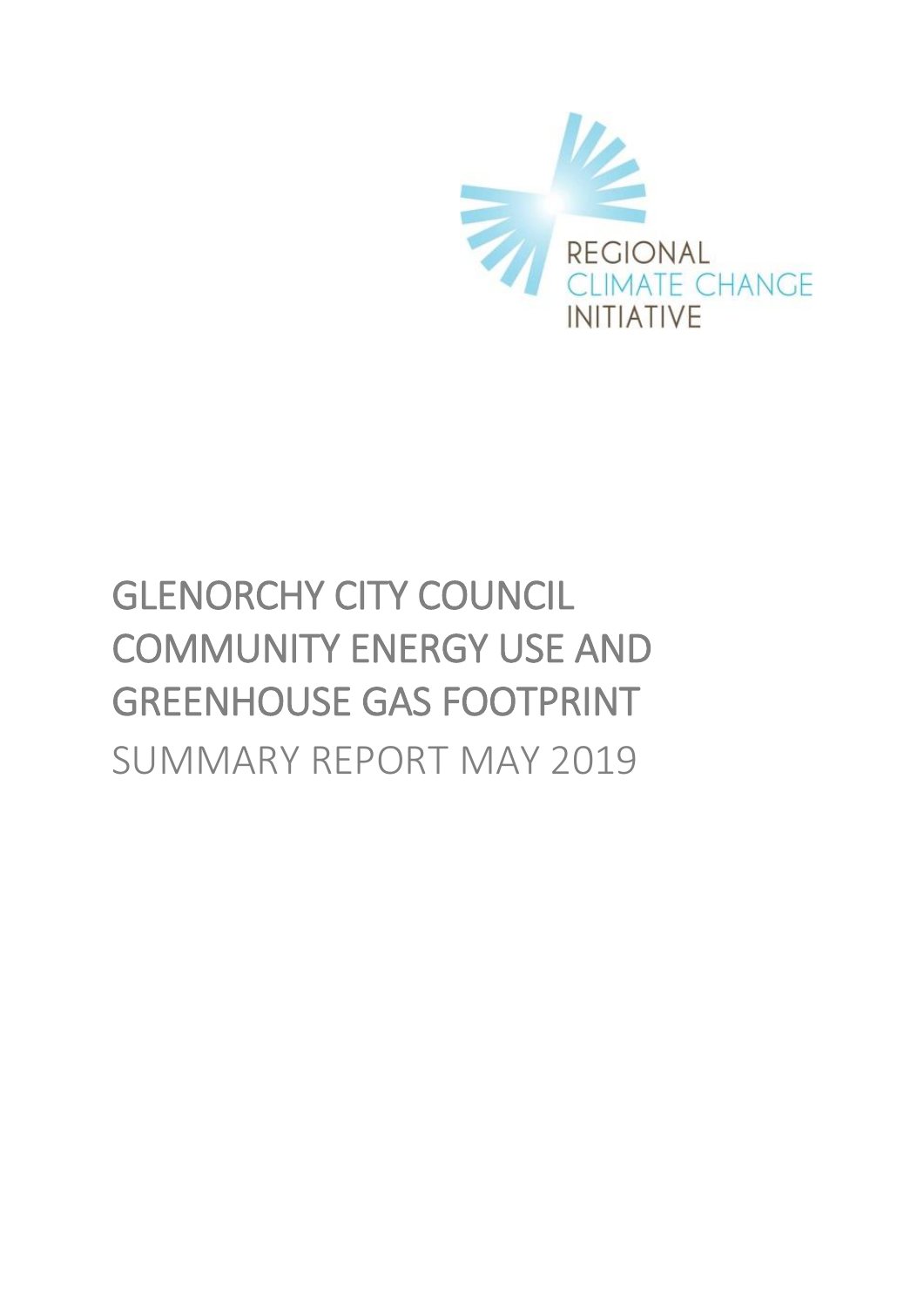

## *PUBLISHING DETAILS*

The Southern Tasmanian Regional and Municipal Energy and Emissions Project 2018, was endorsed in the Regional Climate Change Initiative (RCCI) Action Plan 2017-2019, by the Board of the Southern Tasmanian Councils Authority (STCA) in June 2017.

First published by Southern Tasmanian Councils Authority, Regional Climate Change Initiative April 2019. STCA RCCI PO Box 503 Hobart TAS 7001 stca.tas.gov.au

This work is copyright and may be reproduced in whole or part for study, training and project purposes subject to the inclusion of an acknowledgement of the source, but not for commercial sale or use. Reproduction for purposes other than those listed requires permissions from the Southern Tasmanian Councils Authority.

#### **© Copyright Southern Tasmanian Councils Authority 2019**

CITING THIS REPORT: Johnson, A. 2019 'Glenorchy City Council Community Energy Use and Greenhouse Gas Footprint', Southern Tasmanian Councils Authority

### *ACKNOWLEDGEMENTS*

PROJECT MANAGER Katrina Graham, Climate Change Officer, City of Hobart, Coordinator Regional Climate Change Initiative

LEAD ANALYST Alison Johnson, Energy and Greenhouse Climate Consultant

The STCA acknowledges organisations that assisted with the finalisation of the community greenhouse gas and energy profile:

- City of Hobart developed and piloted the initial methodology for community emissions
- TasNetworks provided residential and commercial/industrial sector electricity data
- Australian Government, Clean Energy Regulator for commercial/industrial data to fact check final results

### *DISCLAIMER*

While reasonable efforts have been made to ensure that the contents of the Report are correct, the Southern Tasmanian Councils Authority does not accept responsibility for the accuracy or completeness of its contents and shall not be liable for any loss or damage that may be occasioned directly or indirectly through the report.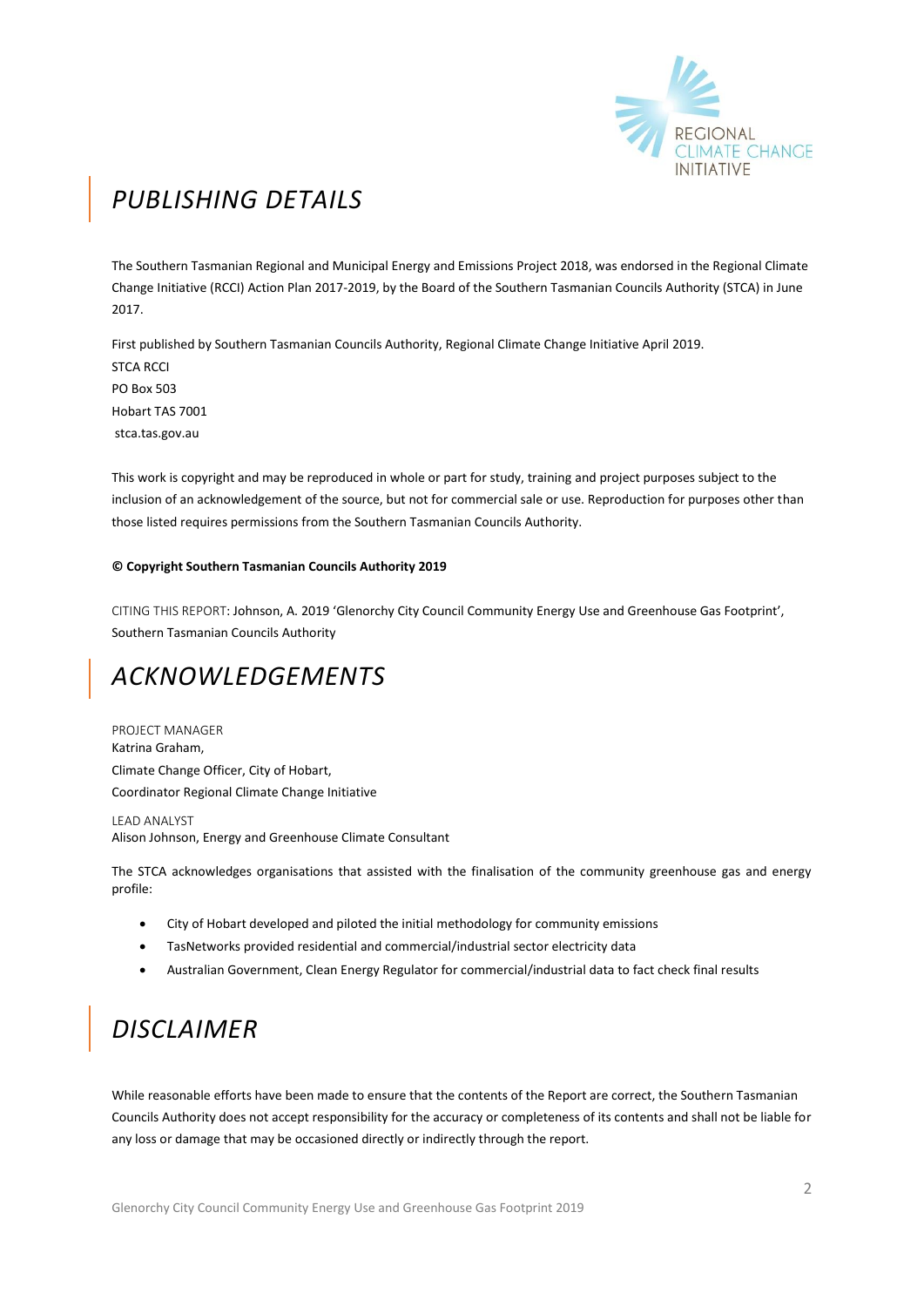

### GLENORCHY CITY COUNCIL

### KEY FINDINGS

**Our local energy use patterns are changing – disruptive technologies such as electric vehicles and rooftop solar electricity generation systems impact energy use, alongside many other factors such as government programs and incentives.** A snapshot of Glenorchy community energy use and greenhouse gas emission trends has been provided by the Southern Tasmanian Councils Authority's Regional Climate Change Initiative**.** 

**Glenorchy community energy use has increased slightly by 0.18% from 2006-07 to 2016- 17. Greenhouse gas emissions have increased by 5% from 2006-07 to 2016-17.** Commercial and residential sector electricity use increases drove up emissions, while technology changes, price signals, greater energy efficiency measures and rooftop solar worked to drive down energy use and greenhouse gas emissions.

| <b>Glenorchy City Council</b><br>municipality 2016-17                                                                                                                                  | 7.5 petajoules (PJ)           | 446,000 tonnes of carbon<br>dioxide (tCO2-e)              |  |
|----------------------------------------------------------------------------------------------------------------------------------------------------------------------------------------|-------------------------------|-----------------------------------------------------------|--|
| Region (across 12 southern<br>Tasmanian municipalities) 2016-17                                                                                                                        | 43 petajoules (PJ)            | 2,580,000 tonnes of carbon<br>dioxide (tCO2-e)            |  |
| Tasmania                                                                                                                                                                               | 109 petajoules (PJ) (2016-17) | 3,980,000 (tonnes of carbon<br>dioxide (tCO2-e) (2015-16) |  |
| Data sources (left to right, top to bottom): Regional Community Energy Use and Greenhouse Gas Footprint,<br>المالية المستحيل المستقطعين المستحدث المتنادي المستحدث والمستحدث والمستحدث |                               |                                                           |  |

### **Community energy use and associated greenhouse gas emissions footprints**

STCA, 2019; Australian Energy Statistics, Australian Government, 2018; Tasmanian Greenhouse Gas Accounts, Tasmanian Climate Change Office 2018

**Consumers are increasingly taking local energy generation into their own hands.** Over 4.7 million electricity units (kilowatt hour) are returned to the grid annually, generated by local Glenorchy residential and commercial premises.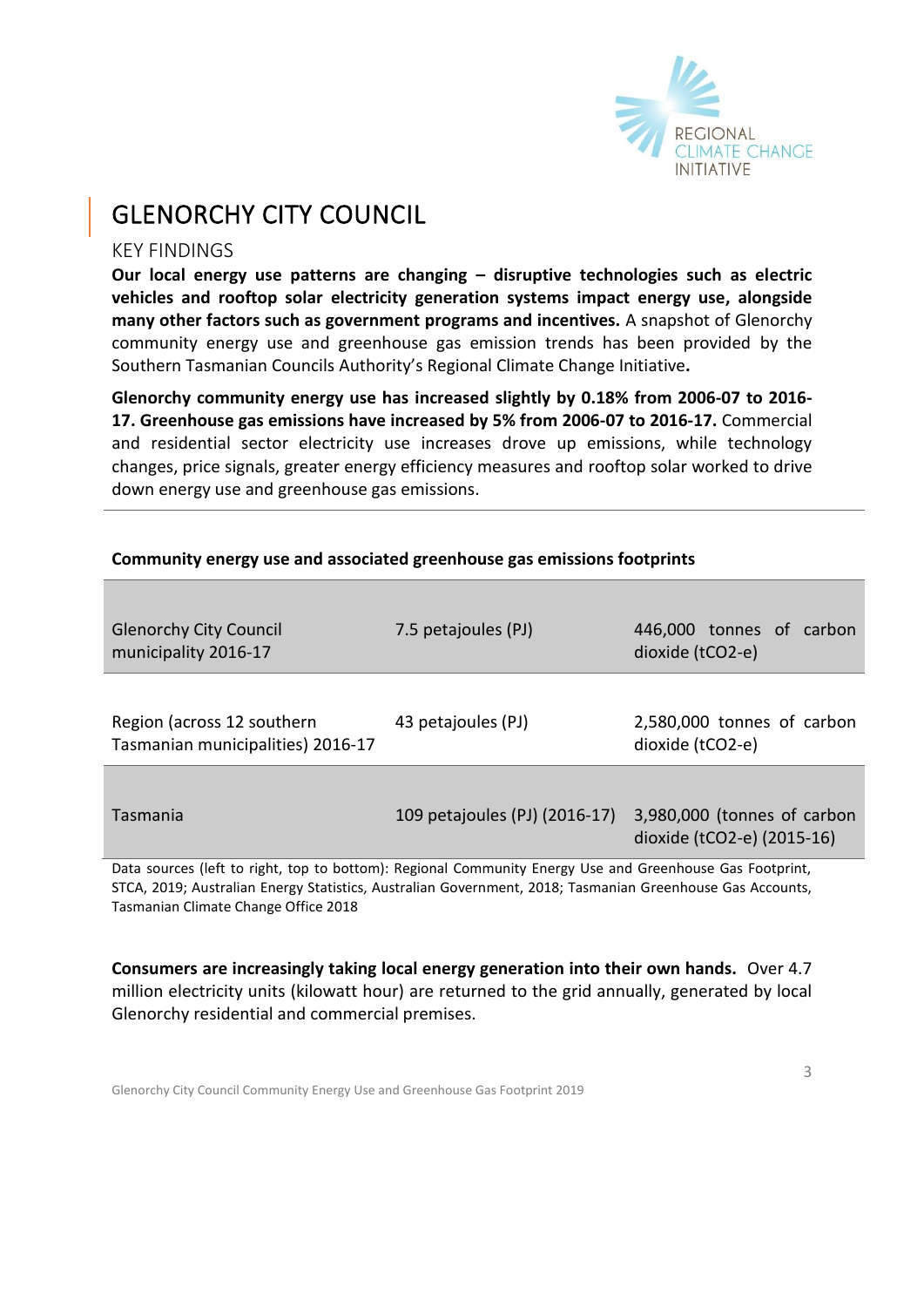

**Harnessing the power of the sun is popular.** Over 1,700 rooftops have solar photovoltaic (PV) and 940 rooftops have solar hot water systems in Glenorchy.

**Postcode 7011, suburbs Austins Ferry, Berridale, Chigwell and Windermere lead the way in residential solar PV systems.** Moonah, Derwent Park, Lutana (7009) has the highest number of commercial solar PV systems

**Commercial sector solar PV systems have tripled** from 23 systems in 2013-14 to over 52 systems in 2016-17.

**Energy based technology shifts are occurring locally**. Twenty nine Electric Vehicles  $(EV')^1$ are now registered in Glenorchy, this has doubled in recent years indicating growth in the sector. Petrol vehicles are being replaced with diesel vehicles. A reduction in vehicle fuel use of 21% from 2006-07 to 2016-17 has seen the dominant trend of increasing yearly fuel use turn around.

**Transport is a key focus area, encouraging low emission travel.** The transport sector is responsible for at least a third of community emissions. Locally predominantly older vehicles are in use, which are generally more emissions intensive.

**Recent electricity use has been relatively flat compared to the earlier half of the decade, suggesting consumers have improved the energy efficiency of buildings or are responding to other factors that drive electricity use to find savings.** Consumer behaviour in commercial premises and the home are considered influenced by increasing awareness of energy costs and actions as well as factors such as: local weather; price signals; and the use of energy efficient appliances and materials through government programs; in addition to the influence of population growth. Energy efficiency measures, such as insulation, buffer the impact of extreme temperature events reducing the demand for heating and cooling and decreasing electricity use.

Glenorchy City Council Community Energy Use and Greenhouse Gas Footprint 2019

-

 $1$  Motor vehicle registration is self-reported through the ABS and may include hybrid as well as full electric vehicles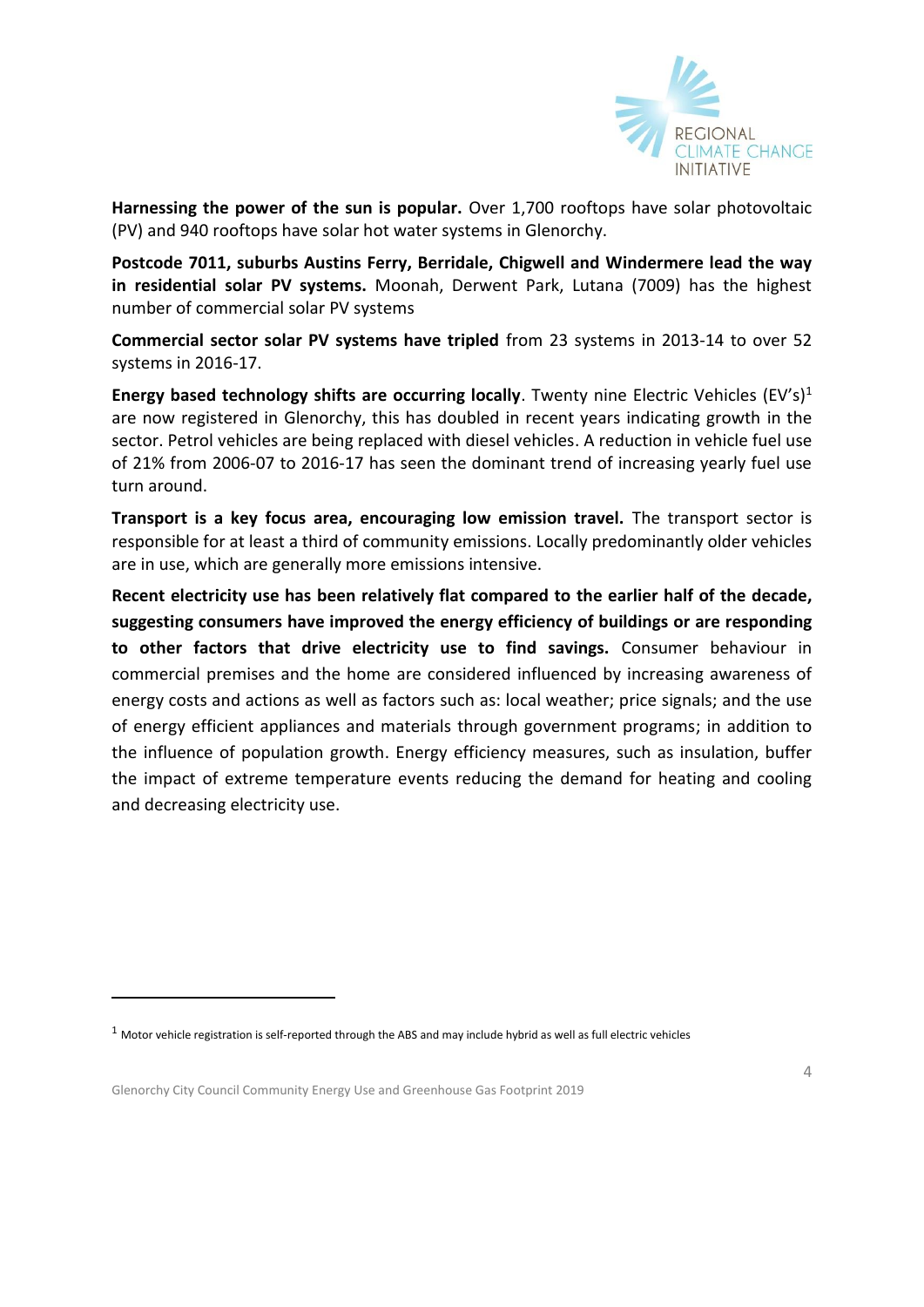

### *INTRODUCTION*

As discussions on how to reach zero emissions increase understanding our local community energy and emissions footprint becomes more important. Looking at where and why energy is used, and the resulting greenhouse gas emissions, is the first step to identify opportunities for savings and initiatives that benefit local communities.

Local governments have a key role providing up to date and reliable climate change information. The Southern Tasmanian Regional and Municipal Energy and Emissions Project (the Project) 2018 aims to provide insights into emissions intensive sectors of the community and changing technology trends in the local area. It informs the development of individual municipalities' community profiles. The Project was commissioned by the Southern Tasmanian Councils Authority's Regional Climate Change Initiative member councils:

- City of [Hobart](http://www.hobartcity.com.au/)
- [Brighton Council](http://www.brighton.tas.gov.au/)
- [Central Highlands Council](http://www.centralhighlands.tas.gov.au/site/page.cfm)
- [Clarence City Council](http://www.ccc.tas.gov.au/)
- [Derwent Valley Council](http://www.derwentvalley.tas.gov.au/)
- [Glamorgan Spring Bay Council](http://www.gsbc.tas.gov.au/site/page.cfm)
- Glenorchy [City Council](http://www.gcc.tas.gov.au/)
- [Huon Valley Council](http://www.huonvalley.tas.gov.au/)
- [Kingborough Council](http://www.kingborough.tas.gov.au/)
- [Sorell Council](http://www.sorell.tas.gov.au/)

**.** 

- [Southern Midlands Council](http://www.southernmidlands.tas.gov.au/site/page.cfm)
- [Tasman Council](http://www.tasman.tas.gov.au/site/page.cfm)

Currently there is no common standard amongst Australian local governments for corporate and community energy and greenhouse gas reporting. The Australian Local Government Association has identified appropriate data and methods as the most common barrier to setting community emissions targets<sup>2</sup>. This project provides a common and transparent methodology with local and national data inputs to construct accurate community energy and greenhouse gas profiles. It builds on the previous local government voluntary reporting scheme Cities for Climate Protection which ran from 2000 – 2010 and is consistent with National and State Government reporting standards and international reporting programs

<sup>2</sup> Australian Local Government Climate Review – 2018 Report p. 3.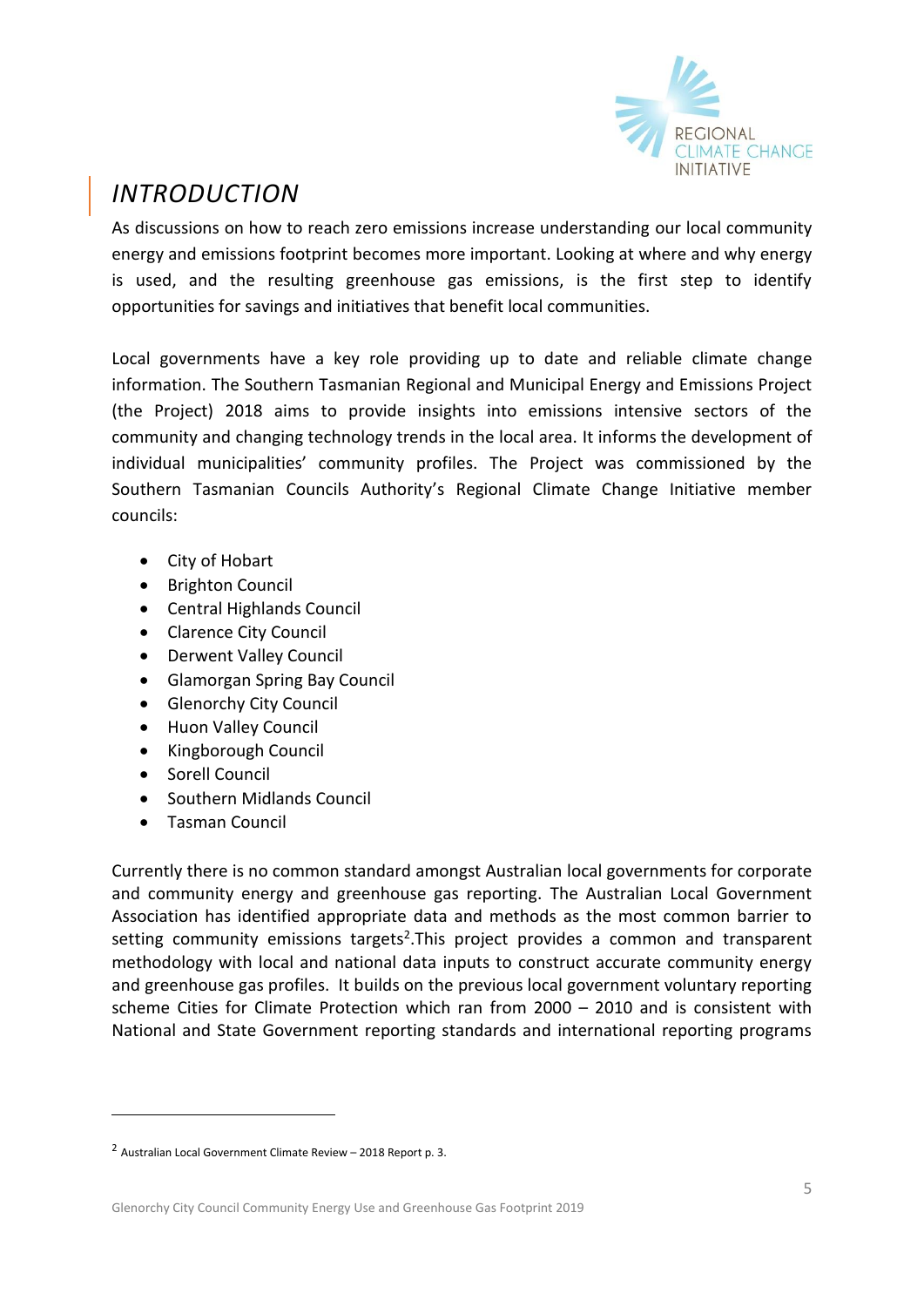

such as the Carbon Development Program, the Compact of Mayors<sup>3</sup> and the Global Protocol for Community Scale Greenhouse Gas Emissions.

The methodology uses public and government information that is reliable, credible and updated regularly, and involved the following:

- 1. Accessing [Australian Energy Statistics](https://industry.gov.au/Office-of-the-Chief-Economist/Publications/Pages/Australian-energy-statistics.aspx) to establish a baseline energy snapshot, which was then tailored to a local level.
- 2. Accurate metered data provided by energy service providers was used, where available.
- 3. Australian Government [National Greenhouse Accounts Factors](http://www.environment.gov.au/climate-change/climate-science-data/greenhouse-gas-measurement/publications/national-greenhouse-accounts-factors-july-2017) were then applied to each energy use type to determine total greenhouse gas emissions.
- 4. Additional records such as the Australian Bureau of Statistics, and Australian PV Institute (APVI) provided more detailed insights into local technology trends.

The scope of community data is limited to:

**.** 

- a base year, 2006-07, when detailed electricity data is available, the transfer of water and sewerage assets to a regional body occurred and Tasmania joined the National Electricity Market<sup>4</sup>.
- current data as of 2016-17, as up to date as the latest Australian Government, Australian Energy Statistics.
- energy based emissions only, excluding methane from agriculture/wastewater and carbon emissions from land clearing currently  $-$  as the greenhouse accounting for forest and agricultural emissions is not available in a format for local government reporting. This can be added retrospectively.
- highlights data from the residential, commercial, transport sectors at a municipal level and industrial, agriculture and forestry sectors at a regional level.

<sup>&</sup>lt;sup>3</sup> led by C40, ICLEI and United Cities and Local Governments, in close collaboration with the UN Secretary General's Special Envoy for Cities and Climate Change, UN Habitat, and the UN Secretary General's office

<sup>4</sup> Data estimates for electricity and all energy uses are available from 2004-05 to align with the international reporting period stated in the Paris Agreement if preferred.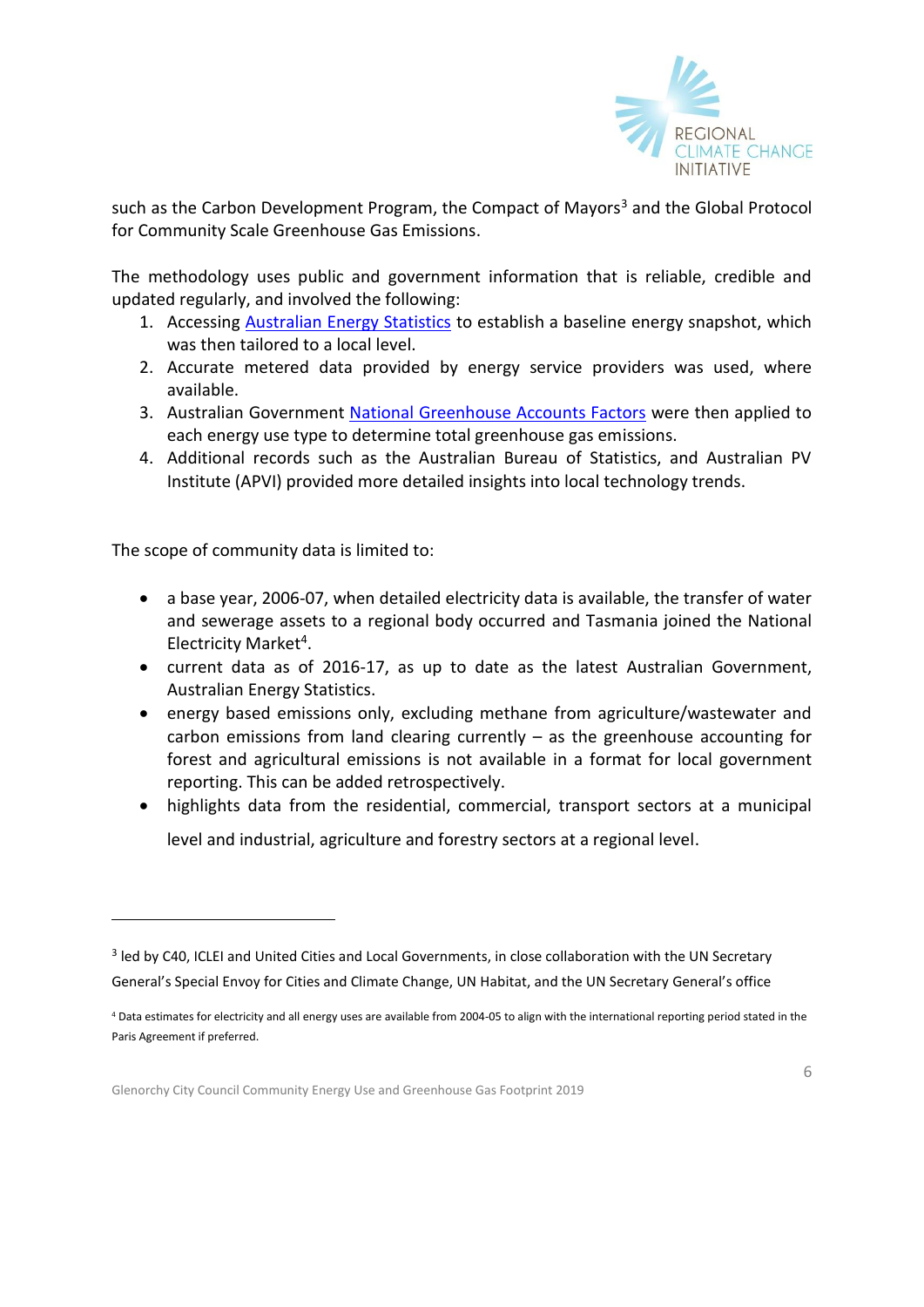

### *GLENORCHY CITY COUNCIL*

**Community energy use has increased by 0.18%<sup>5</sup> from 2006-07 to 2016-17,** from 7,520,000 million gigajoules (GJ) to 7,500,000 million in the Glenorchy City Council municipal area. A typical southern Tasmania household uses 25 GJ (7,000 kWh) per annum.

![](_page_6_Figure_3.jpeg)

![](_page_6_Figure_4.jpeg)

Source: Southern Tasmanian Councils Authority, 2018. Data sources: Australian Energy Statistics, 2018, TasNetworks, 2018. NB: All energy use is presented in gigajoules (GJ) as an industry standard and a format that is easy to convert with other energy values. The TasNetworks data is sourced from legacy business systems and includes a variation between 2006/07 and 2007/08 for reasons unknown. The increase in 2012-13 is due to an increase in electricity use data provided by TasNetworks, due to additional Pay As You Go data being measured and added in that single year (with some historic data included).

<sup>5</sup> Midpoint method used for growth

-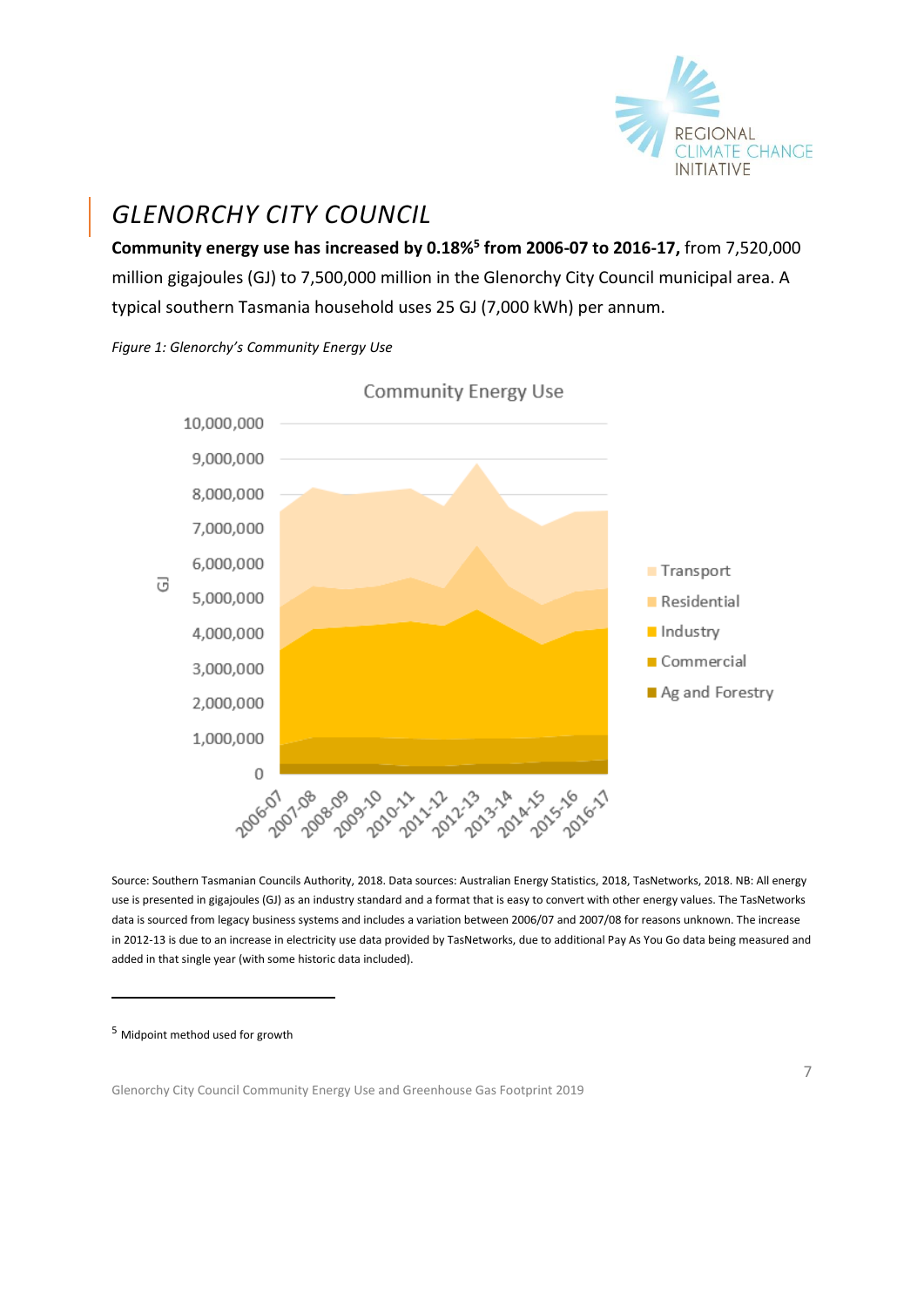![](_page_7_Picture_0.jpeg)

| <b>Energy use</b>  | 2006-07   | 2016-17   | Growth*  | <b>Total difference</b> |
|--------------------|-----------|-----------|----------|-------------------------|
| (GJ)               |           |           |          | between 2006-07 and     |
|                    |           |           |          | 2016-17                 |
| <b>Residential</b> | 1,233,821 | 1,150,938 | $-7%$    | $-82,883$               |
| Commercial         | 554,684   | 685,319   | 21%      | 130,635                 |
| <b>Transport</b>   | 2,711,700 | 2,203,517 | $-21%$   | $-508,183$              |
| <b>Subtotal</b>    | 4,500,205 | 4,039,774 | $-11%$   | $-460,431$              |
| Industry           | 2,726,665 | 3,064,880 | $-12%$   | 338,215                 |
| Ag and             | 281,346   | 417,394   | 39%      | -136,048                |
| Forestry           |           |           |          |                         |
| <b>Grand Total</b> | 7,508,216 | 7.522.048 | $-0.18%$ | 13,832                  |

#### *Table 1: Glenorchy's Community Energy Use*

Data sources: Australian Energy Statistics, 2018, TasNetworks, 2018. NB: All energy use is presented in gigajoules (GJ) as an industry standard and a format that is easy to convert with other energy values. \*The Midpoint method for determining growth rates is used.

Energy reductions have occurred in Glenorchy's transport sector (-508,183GJ). State-wide trends have contributed to decreasing transport sector energy use such as price signals, greater energy efficiency measures in newer vehicles and consumer technology preferences.

The industrial (includes manufacturing, mining and construction) and transport sectors use roughly a third each of total community energy use and the greatest share of community greenhouse gas emissions.

![](_page_7_Figure_6.jpeg)

*Figure 2: Glenorchy's Community Energy Use and Greenhouse Gas Emissions by Energy Use Sector.*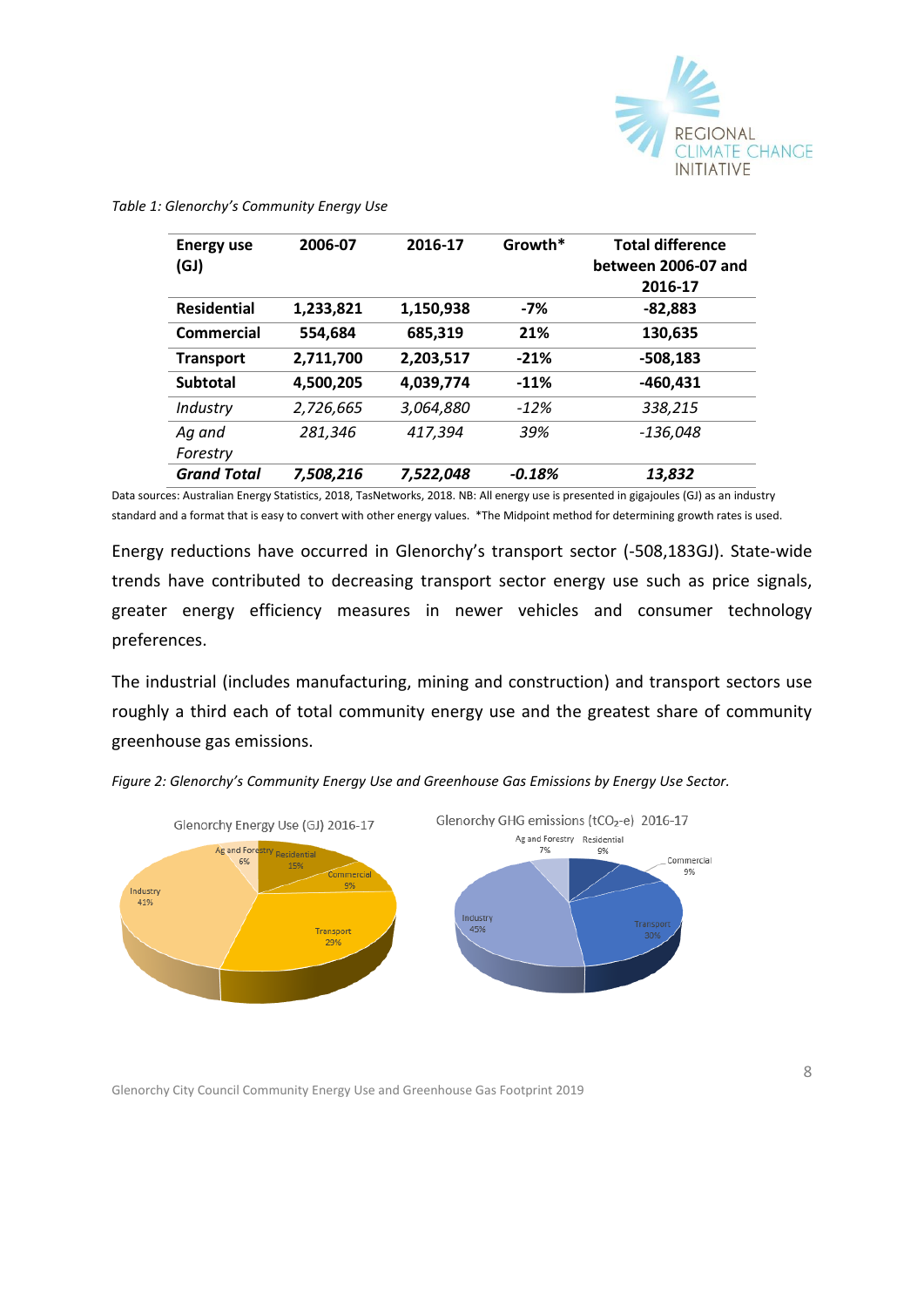![](_page_8_Picture_0.jpeg)

Source: Southern Tasmanian Councils Authority, 2018. Data sources: Australian Energy Statistics, 2018, TasNetworks, 2018, National Greenhouse Accounts Factors, 2016.

**Greenhouse gas emissions have increased by 5% due to energy use reductions from 425,594 tCO₂-e in 2006-07 to 446,325 tCO₂-e (the equivalent of 94,000 vehicles driven for one year) in 2016-17.** Increasing energy use in the commercial, agriculture and forestry and industry sectors has contributed to higher emissions, working against reductions achieved in the transport sector.

Industrial sector emissions have increased by  $32,874$ tCO<sub>2</sub>-e mainly due to an increase in the use of emissions intensive fuels in the manufacturing sector such as coke, black coal, petroluem, diesel and natural gas. These fuel use trends are mainly based on per capita Statewide results.

![](_page_8_Figure_4.jpeg)

![](_page_8_Figure_5.jpeg)

Source: Southern Tasmanian Councils Authority, 2018. Data sources: Australian Energy Statistics, 2018, TasNetworks, 2018, National Greenhouse Accounts Factors, 2016. NB: All greenhouse gas emissions are presented in tonnes of carbon dioxide equivalent (tCO<sub>2</sub>e) as an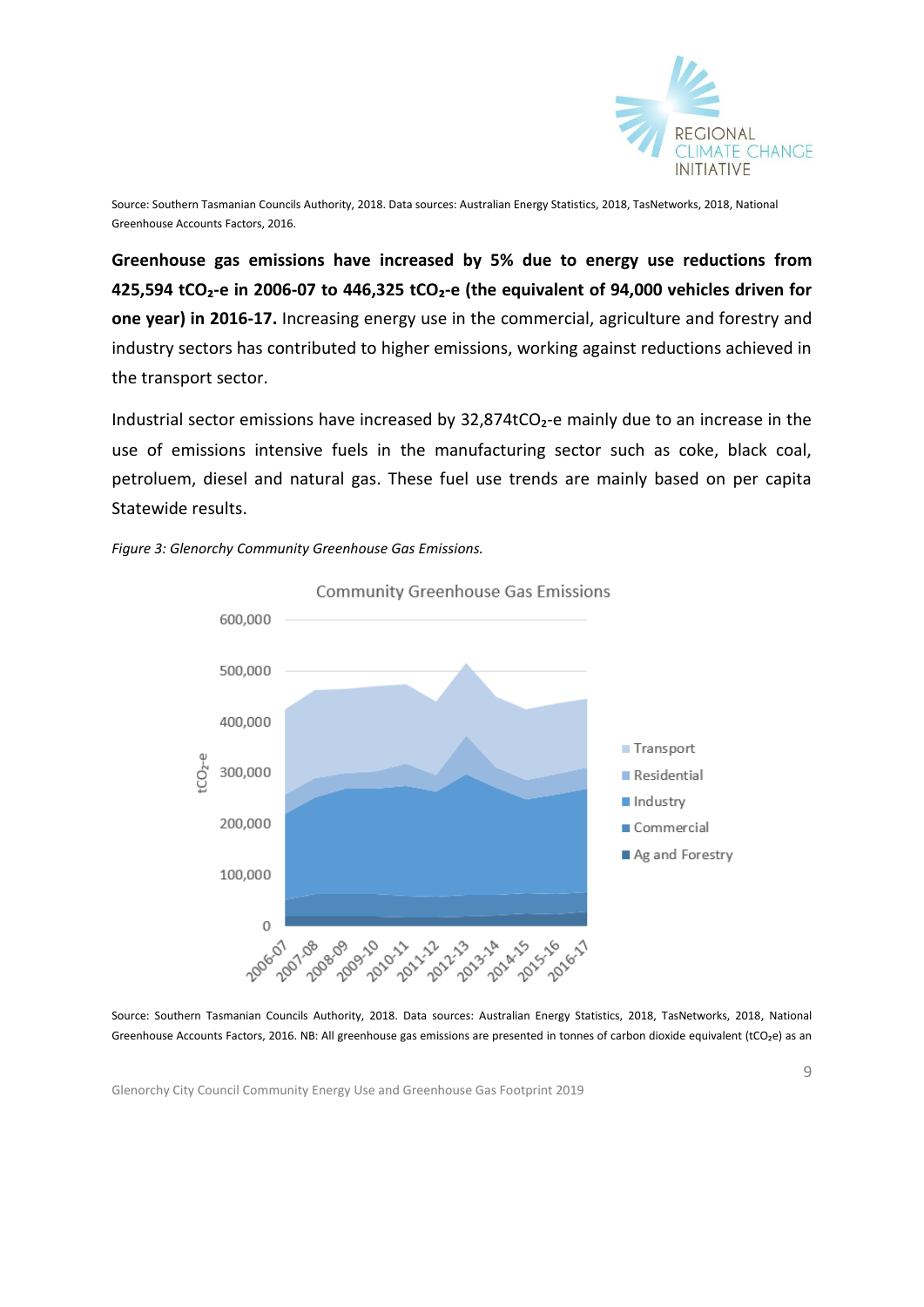![](_page_9_Picture_0.jpeg)

industry standard and a format that is easy to convert other values.The TasNetworks data is sourced from legacy business systems and includes a variation between 2006/07 and 2007/08 for reasons unknown. The increase in 2012-13 is due to an increase in electricity use data provided by TasNetworks, due to additional Pay As You Go data being measured and added in that single year (with some historic data included).

*Table 2: Glenorchy's Community Greenhouse Gas Emissions.*

| <b>GHG emissions (tonnes</b>     | 2006-07 | 2016-17 | Growth* | <b>Total difference</b> |
|----------------------------------|---------|---------|---------|-------------------------|
| of carbon dioxide                |         |         |         | between 2006-07         |
| equivalent (tCO <sub>2</sub> -e) |         |         |         | to 2016-17              |
| <b>Residential</b>               | 37,661  | 40,616  | 8%      | $-2,955$                |
| Commercial                       | 31,708  | 38,514  | 19%     | $-6,806$                |
| <b>Transport</b>                 | 166,770 | 135,516 | $-21%$  | $-31,254$               |
| <b>Subtotal</b>                  | 236,139 | 214,646 | 10%     | $-21,493$               |
| Industry                         | 169,751 | 202,625 | 18%     | -32,874                 |
| Ag and Forestry                  | 19.704  | 29,054  | 38%     | -9.350                  |
| <b>Grand Total</b>               | 425,594 | 446,325 | -5%     | -20,731                 |

Data sources: Australian Energy Statistics, 2018, TasNetworks, 2018 and National Greenhouse Accounts, 2016. NB: Greenhouse gas emissions presented in tonnes of carbon dioxide equivalent as an industry standard. \*The Midpoint method for determining growth rates is used.

**Annual electricity use has increased by 28%<sup>6</sup> over the last decade** from 294 to 333 million units or kilowatt hour (kWh) in 2016-17. Electricity use trends have a large impact on overall community energy use, particularly in the residential and commercial sectors where electricity use is responsible for more than half of all energy used.

<sup>6</sup> Midpoint method used for growth

-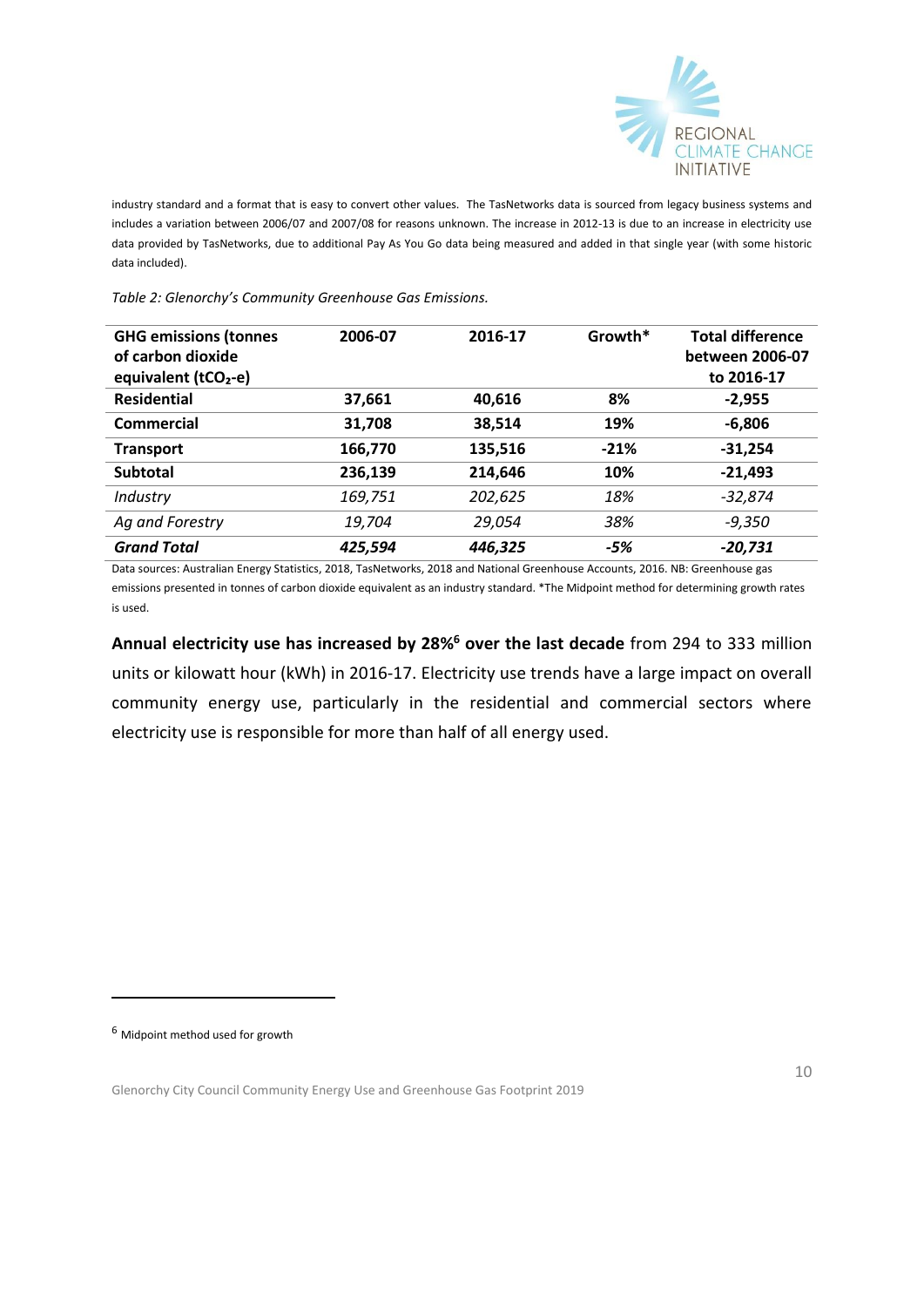![](_page_10_Picture_0.jpeg)

![](_page_10_Figure_1.jpeg)

*Figure 4: Glenorchy's Community Total Electricity Use. Source: Southern Tasmanian Councils Authority, 2018.* 

Data sources: TasNetworks, 2018. NB: TasNetworks data includes a discrepancy between 2006/07 and 2007/08 due to changes in record keeping systems The TasNetworks data is sourced from legacy business systems and includes a variation between 2006/07 and 2007/08 for reasons unknown. The increase in 2012-13 is due to an increase in electricity use data provided by TasNetworks, due to additional Pay As You Go data being measured and added in that single year (with some historic data included).

The postcodes with a larger population have consumed more energy.

Wood use has decreased by 32% from 2006-07 to 2016-17 and constitutes more than a third of all residential energy use.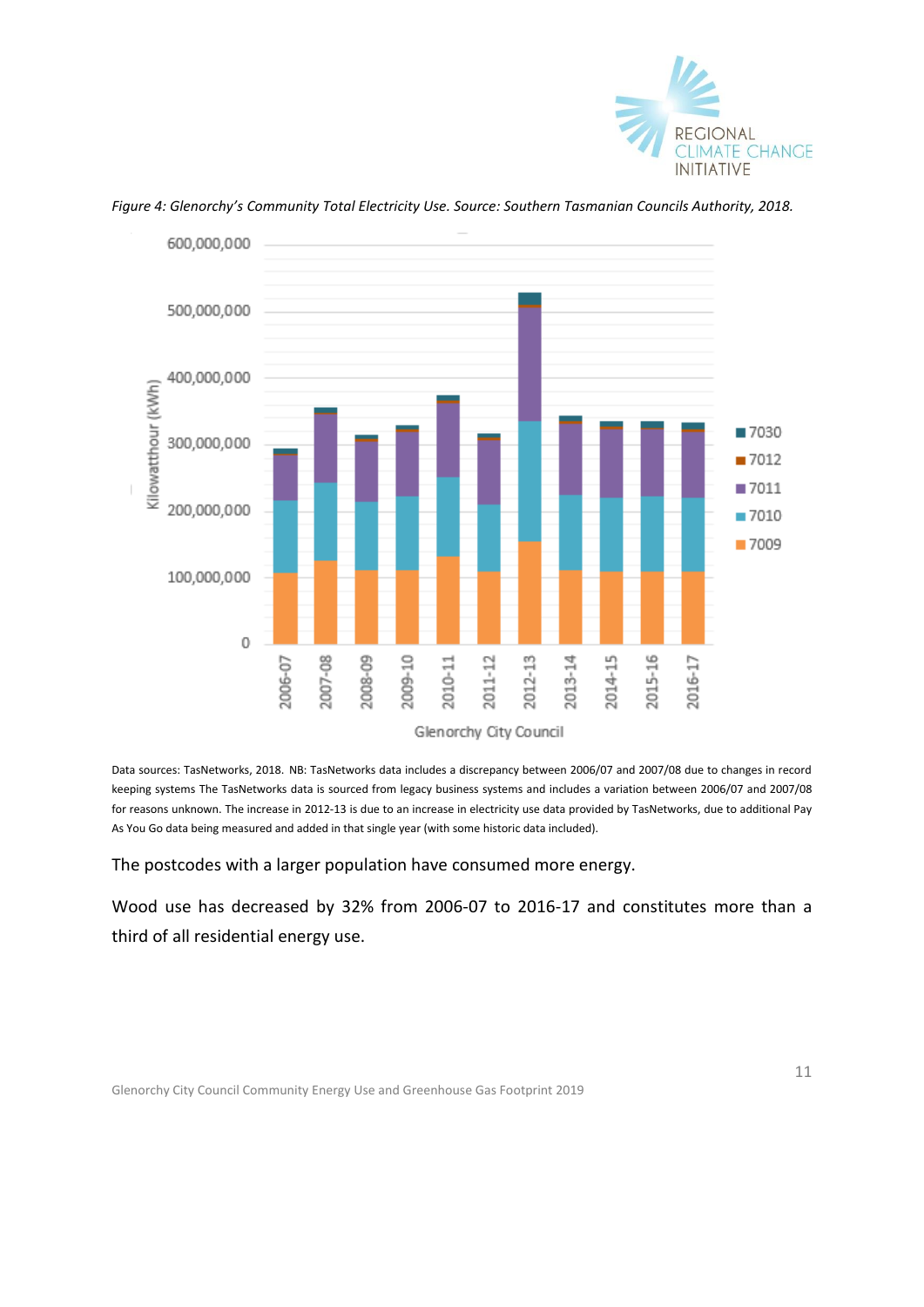![](_page_11_Picture_0.jpeg)

### *Figure 5: Glenorchy Residential Energy Use.*

![](_page_11_Figure_2.jpeg)

Source: Southern Tasmanian Councils Authority, 2018. Data sources: Australian Energy Statistics, 2018, TasNetworks, 2018. NB: All energy use is presented in gigajoules (GJ) as an industry standard and a format that is easy to convert with other energy values

More consumers are generating and using their own solar rooftop power, decreasing electricity use from the electricity grid. Over 940 rooftops use solar energy to heat hot water<sup>7</sup> in the local area. In Glenorchy, there are over 1,700 solar photovoltaic (PV) systems<sup>8</sup>, which means 1-in-13 premises have access to solar<sup>9</sup>.

A key change in the commercial sector is the popularity of solar PV systems, with double the number of systems from 23 systems in 2013-14 to 52 systems in 2016-17.

-

<sup>7</sup> Based on CER small scale technology data, accessed May 2018.

<sup>8</sup> Based on TasNetworks meters that generate back to the electricity grid, 2018 data.

<sup>9</sup> Total buildings based on number of meters (commercial and residential) in 2016-17, 23,629 NMIs divided by 1,823 renewable electricity generation National Meter Identifier's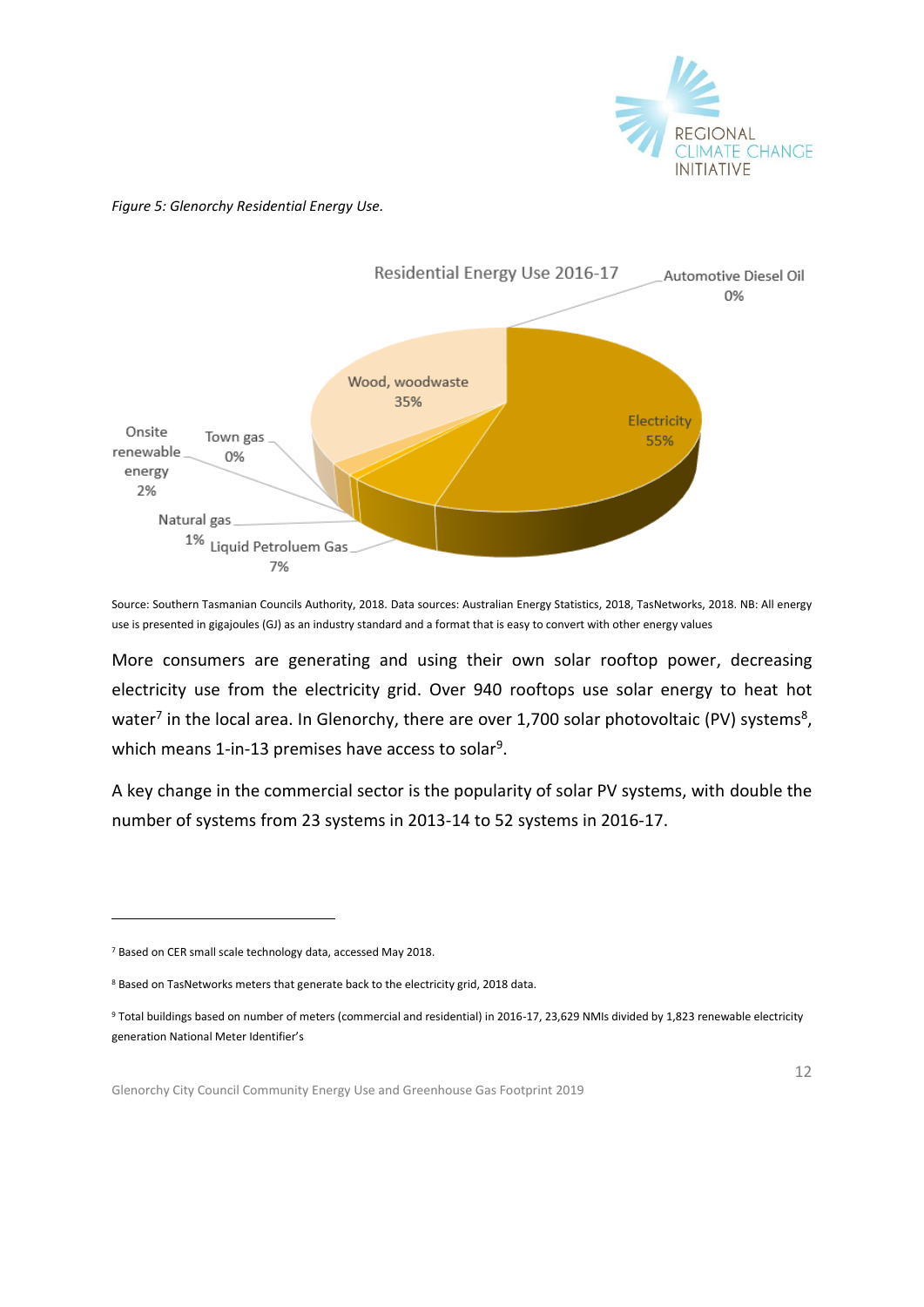![](_page_12_Picture_0.jpeg)

### *Figure 6: Glenorchy Renewable Electricity Generation Exported to the Electricity Grid.*

![](_page_12_Figure_2.jpeg)

Source: Tas Networks, 2018. NB: Electricity use is represented as kilowatt hour (kWh). One kWh is equal to one unit on electricity bills. This includes both commercial and industrial facilities to protect the identification of facilities at a local level.

Residential and commercial solar PV installations **export over 4.7 million units (kWh) of emission free electricity back to grid each year from the Glenorchy municipality**<sup>10</sup> . While solar PV systems are the dominant renewable energy technology in the region, there is a 500W small scale wind system and a 2,520W micro hydro system registered in the area<sup>11</sup>.

<sup>10</sup> As of end of 2016-17

-

 $^{11}$  Based on postcodes allocated to the area and possibly shared across municipal boundaries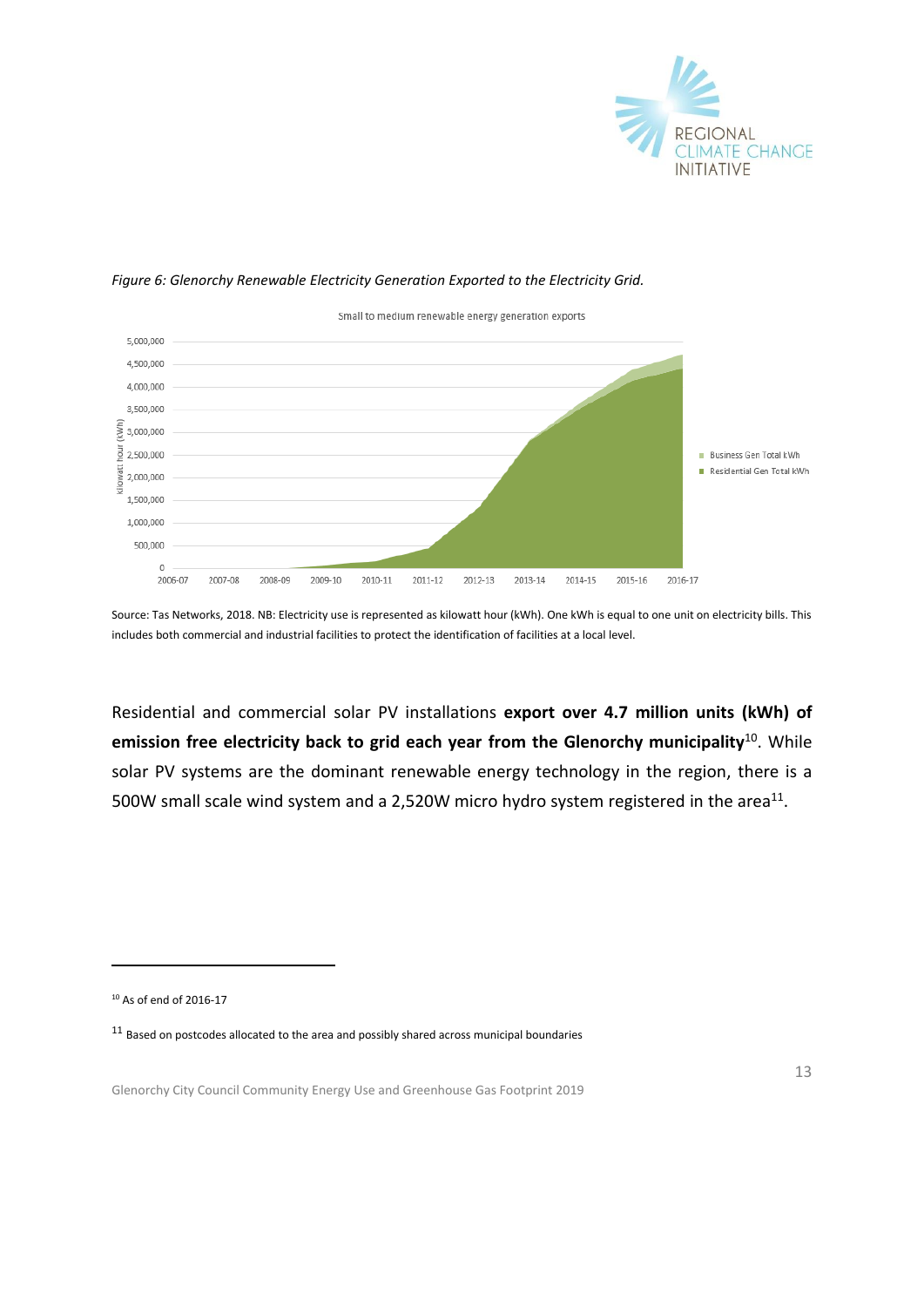![](_page_13_Picture_0.jpeg)

Moonah, Derwent Park, Lutana (7009) has the highest number of commercial solar PV systems while Austins Ferry, Berridale, Chigwell, Windermere (7011) has the highest residential solar PV systems in the Glenorchy.

*Table 3: Glenorchy's Renewable Energy Systems by Postcode in 2016-17.*

| <b>Postcodes</b> | <b>Business meters</b><br>(NMIs) that generate<br>electricity | <b>Residential meters</b><br>(NMIs) that generate<br>electricity | <b>Total number of</b><br>meter connections<br>generating electricity<br>(NMIs) |
|------------------|---------------------------------------------------------------|------------------------------------------------------------------|---------------------------------------------------------------------------------|
| 7009             | 33                                                            | 430                                                              | 463                                                                             |
| 7010             | 13                                                            | 576                                                              | 589                                                                             |
| 7011             | 1                                                             | 630                                                              | 631                                                                             |
| 7012             | 3                                                             | 56                                                               | 59                                                                              |
| 7030             | $\overline{2}$                                                | 79                                                               | 81                                                                              |
| <b>TOTAL</b>     | 52                                                            | 1.771                                                            | 1,823                                                                           |

Data sources: TasNetworks, 2018

**Glenorchy households are using similar amounts (0% increase) of electricity** in 2016-17 compared to a decade ago in 2006-07. Total residential electricity consumption has levelled out over the last four years, despite over 273 new residential connections from 2013-14 to 2016-17.

This follows a period of high electricity consumption variability, from 2006-07 to 2012-13.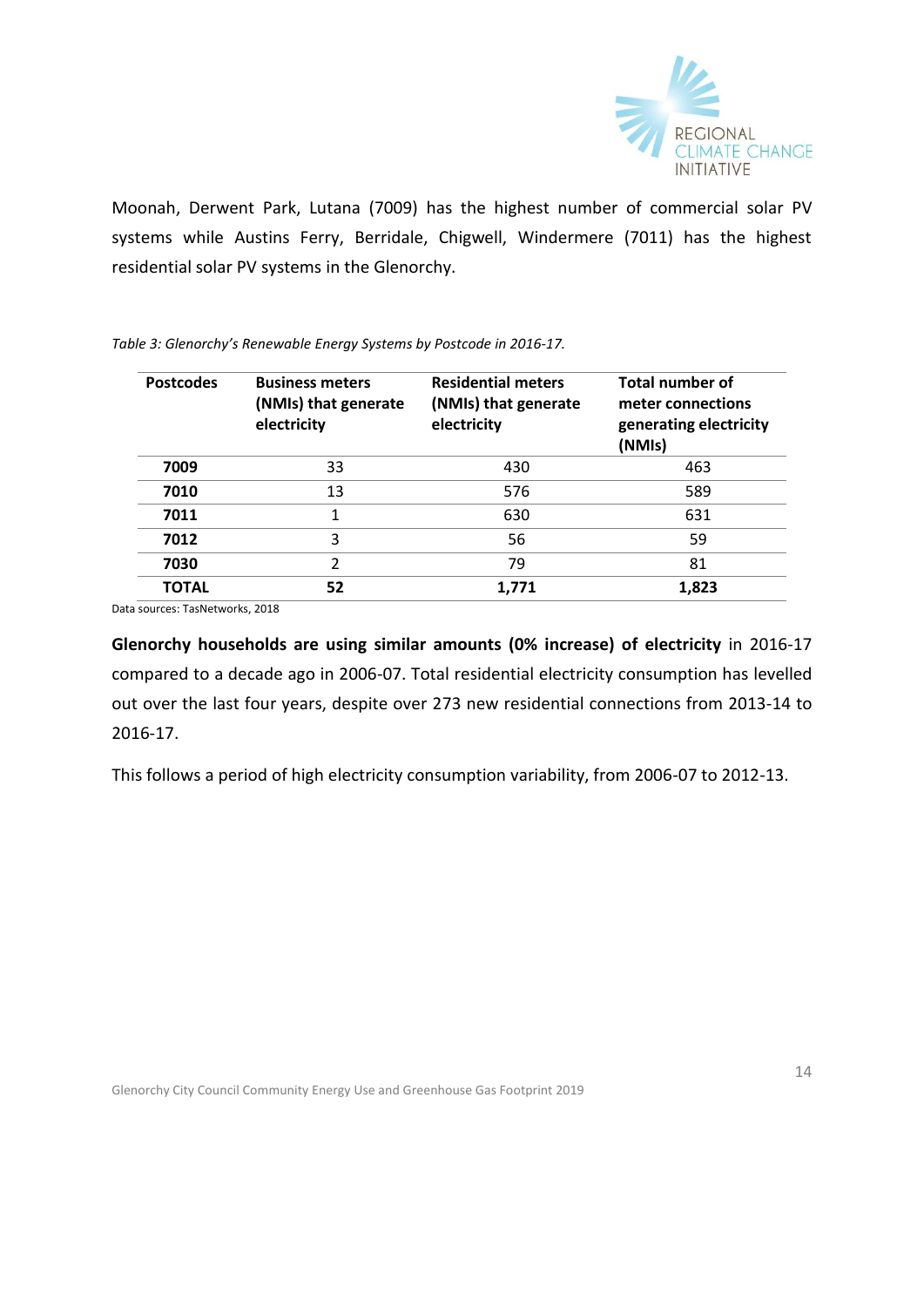![](_page_14_Picture_0.jpeg)

![](_page_14_Figure_1.jpeg)

### *Figure 7: Glenorchy's Residential Electricity Use.*

Source: Southern Tasmanian Councils Authority, 2018. Data sources: TasNetworks, 2018. NB: Electricity use is represented as kilowatt hour (kWh). One kWh is equal to one unit on electricity bills. This includes both commercial and industrial facilities to protect the identification of facilities at a local level*.* The increase in 2012-13 is due to an increase in electricity use data provided by TasNetworks, due to additional Pay As You Go data being measured and added in that single year(including some historical data). The TasNetworks data includes a discrepancy between 2006/07 and 2007/08 due to changes in record keeping systems.

Average electricity use per household has decreased over the last four years from 2013-14 to 2016-17. Residential electricity use per meter decreases are influenced by factors such as price signals, the implementation of the carbon price (2012 to 2015) and increasing electricity costs, as well as the use of more energy efficient appliances and materials through Commonwealth and State Government information and grant incentives. These drivers increase consumer awareness of energy costs and energy actions to drive bill savings in the office and home.

**Total commercial annual electricity use has increased** from 118 million to 157 million units (kWh) over a decade, partly due to an extraordinary result in 2006-07. Average electricity use per meter also decreased in the commercial sector from 2009-10 to 2016-17.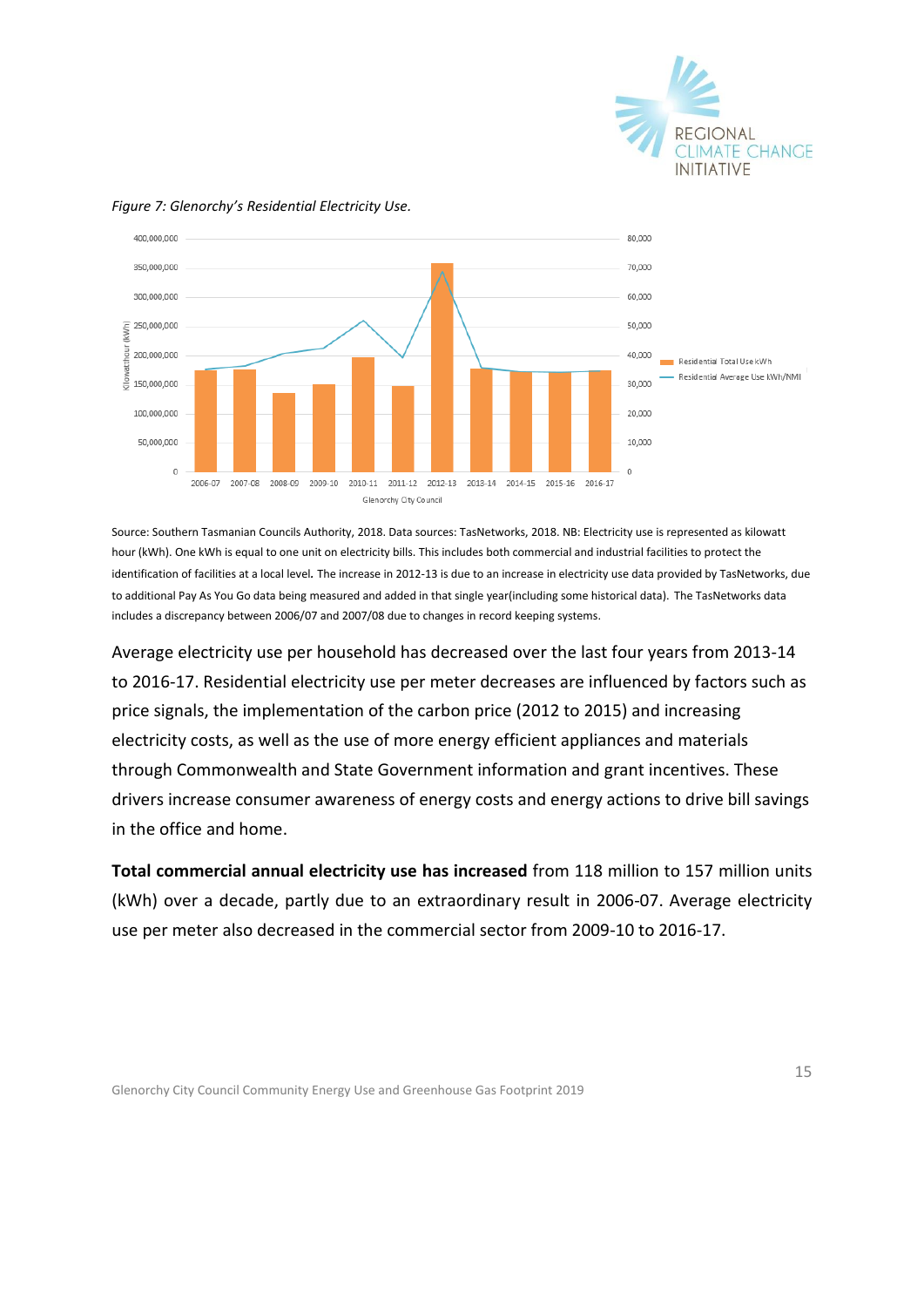![](_page_15_Picture_0.jpeg)

![](_page_15_Figure_1.jpeg)

#### *Figure 8: Glenorchy's Commercial Electricity Use.*

Source: Southern Tasmanian Councils Authority, 2018. Data sources: TasNetworks, 2018. NB: Electricity use is represented as kilowatt hour (kWh). One kWh is equal to one unit on electricity bills. This includes both commercial and industrial facilities to protect the identification of facilities at a local level. The TasNetworks data includes a discrepancy between 2006/07 and 2007/08 due to changes in record keeping systems.

**A key change in the transport sector has been the turnaround from increasing energy use to a decreasing trend over the last decade (2006-07 to 2016-17)**. Energy use has decreased by 21%<sup>12</sup> from 2006-07 to 2016-17, as a result greenhouse gas emissions have reduced by 21% for the same period.

<sup>12</sup> Midpoint method used for growth

-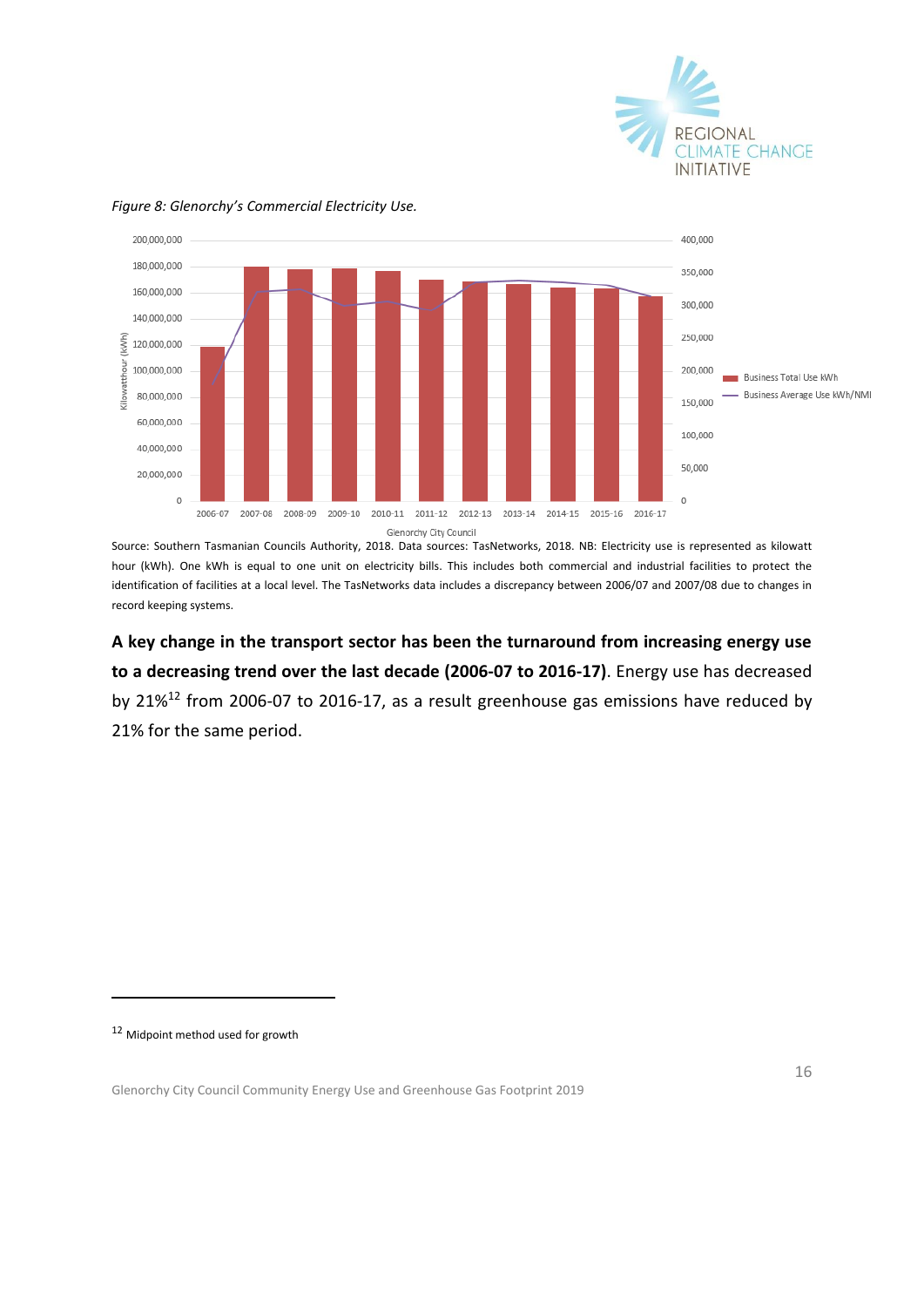![](_page_16_Picture_0.jpeg)

#### **Transport Energy Use** 3,000,000 Lubricants and greases 2,500,000 Kersosene and heating oil Liquid/biofuels 2,000,000  $\begin{array}{c}\n\begin{array}{c}\n\sqrt{3} & 2,000,000 \\
\hline\n\frac{10}{3} & 1,500,000 \\
\hline\n\frac{1}{3} & 1,500,000 \\
\hline\n\frac{1}{3} & 1,000,000\n\end{array}\n\end{array}$ Petroleum products Natural gas Liquid Petroluem Gas Fuel oil **Electricity** 500,000 Aviation turbine fuel  $\circ$ Aviation gasoline 2015-16 2007/08 2008-09 2006-07 2009:10 2016-17 201021 201212 201213 201314 201415 Automotive Diesel Oil

#### *Figure 9: Glenorchy's Transport Energy Use.*

Source: Southern Tasmanian Councils Authority, 2018. Data sources: Australian Energy Statistics 2017, Tas Networks, 2018.

Passenger vehicle petrol and diesel fuel use are the primary source of energy use and greenhouse gas emissions in the transport sector<sup>13</sup>and the total number of vehicles registrations in Glenorchy has increased by over 1,000 from 2013-2016. The main technology shift is a consumer preference for diesel light vehicles over petrol light vehicles, as shown by an increase of 900 diesel vehicles versus 100 petrol vehicles.

Consumers are also selecting emerging technologies such as full electric and electric hybrid motor vehicles. Twenty-nine electric vehicles were registered in Glenorchy in 2016.

Glenorchy City Council Community Energy Use and Greenhouse Gas Footprint 2019

-

 $13$  Road transport is the largest energy user and ABS motor vehicle registrations (Table 12) indicate predominantly 71% passenger vehicles and 19% light commercial vehicles in Glenorchy, Regional Statistics by LGA2016, Annual (2010-11 to 2015-16)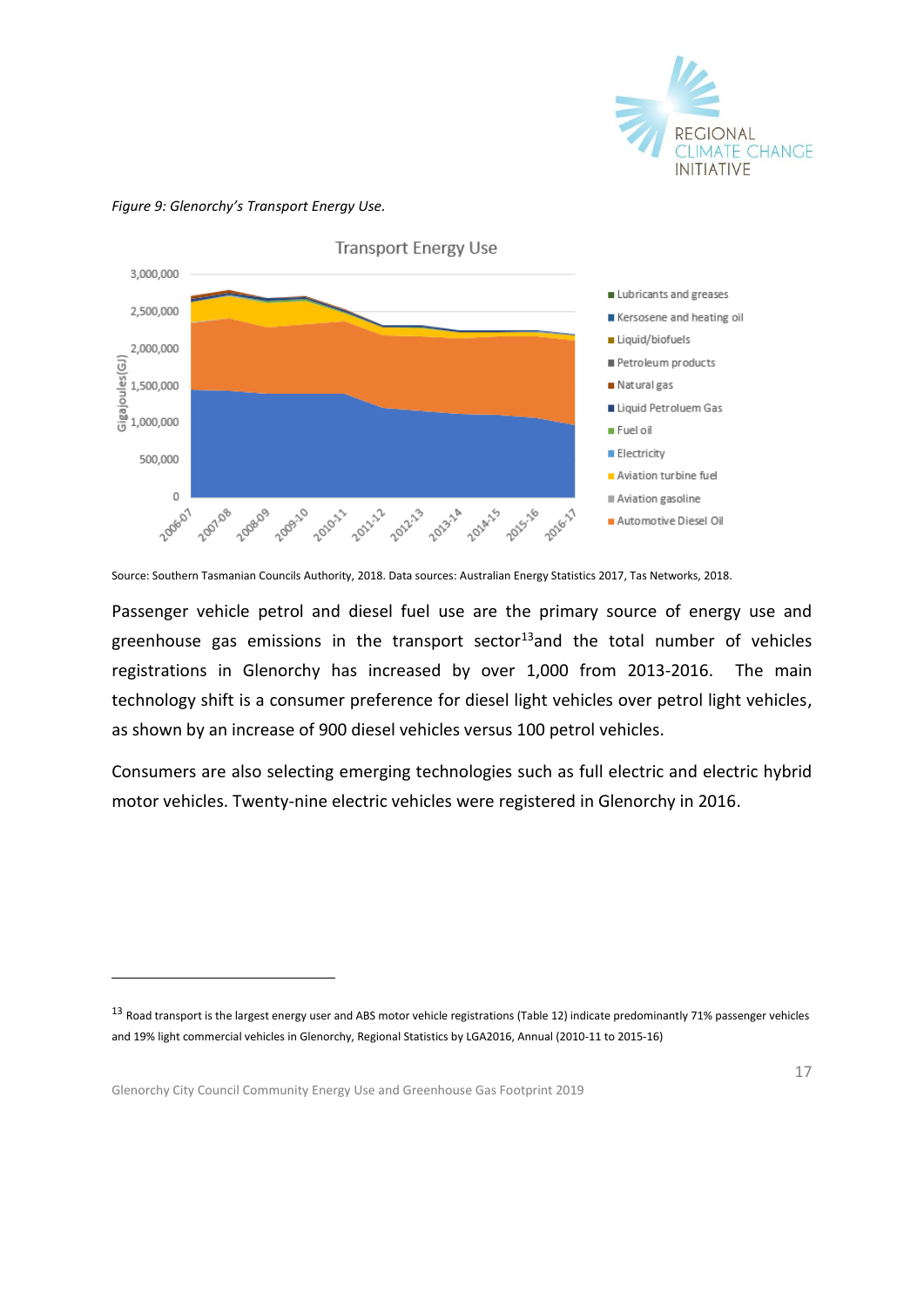![](_page_17_Picture_0.jpeg)

Glenorchy - Number of Registered Motor Vehicles 40,000  $29$  $19$ 15  $21$ 35,000 6,150 5,829 5,153 5.203 30,000 25,000 20,000 30,618 30,681 30,707 30,791 15,000 10,000 5,000 0 2013 2014 2015 2016 Petrol (no.) Diesel (no.) III LPG/Dual/Other (no.) Electric (no.)

*Figure 10: Glenorchy's Motor Vehicle Registrations.*

Source: Southern Tasmanian Councils Authority, 2018. Data source: Australian Bureau of Statistics, 2016.

One of the challenges in Glenorchy's community profile is the high percentage of older more emissions intensive vehicles and relatively low use of newer vehicles, which are generally more fuel efficient.